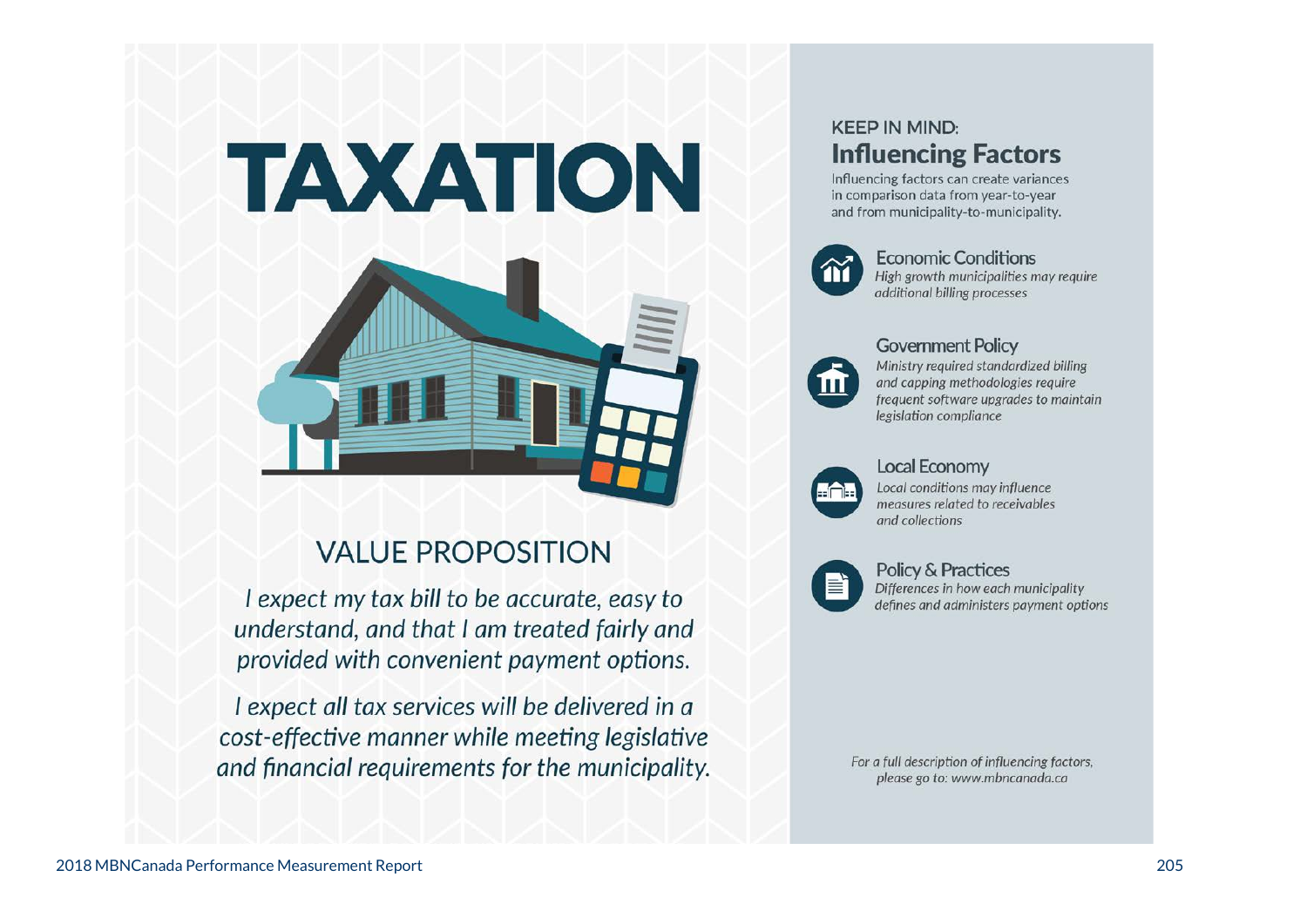#### **Figure 32.1 Current Year's Tax Arrears as a Percent of Current Year Levy**

This measure shows the proportion of the current year levy not collected as of the year end. The strength of a local economy, as well as the collection practices in each municipality, may impact tax arrears, collections and penalty and interest charges.



| 2016 | 1.1% | 4.3%                                                                    | N/A  | 2.1% | 2.2% | 1.2% | 2.5% | 3.9% | 2.2%    | 4.3% | 1.7%    | 2.2% |
|------|------|-------------------------------------------------------------------------|------|------|------|------|------|------|---------|------|---------|------|
| 2017 |      | $1.6\%$ $3.9\%$ $3.0\%$ $1.8\%$ $2.0\%$ $1.3\%$ $2.4\%$ $3.2\%$ $2.2\%$ |      |      |      |      |      |      |         | 4.2% | $1.9\%$ | 2.2% |
| 2018 | 1.7% | $4.1\%$                                                                 | 2.5% | 1.9% | 2.3% | 1.9% | 2.4% | 3.2% | $2.1\%$ | 4.0% | 1.7%    | 2.3% |

Source: TXRS135 (Community Impact)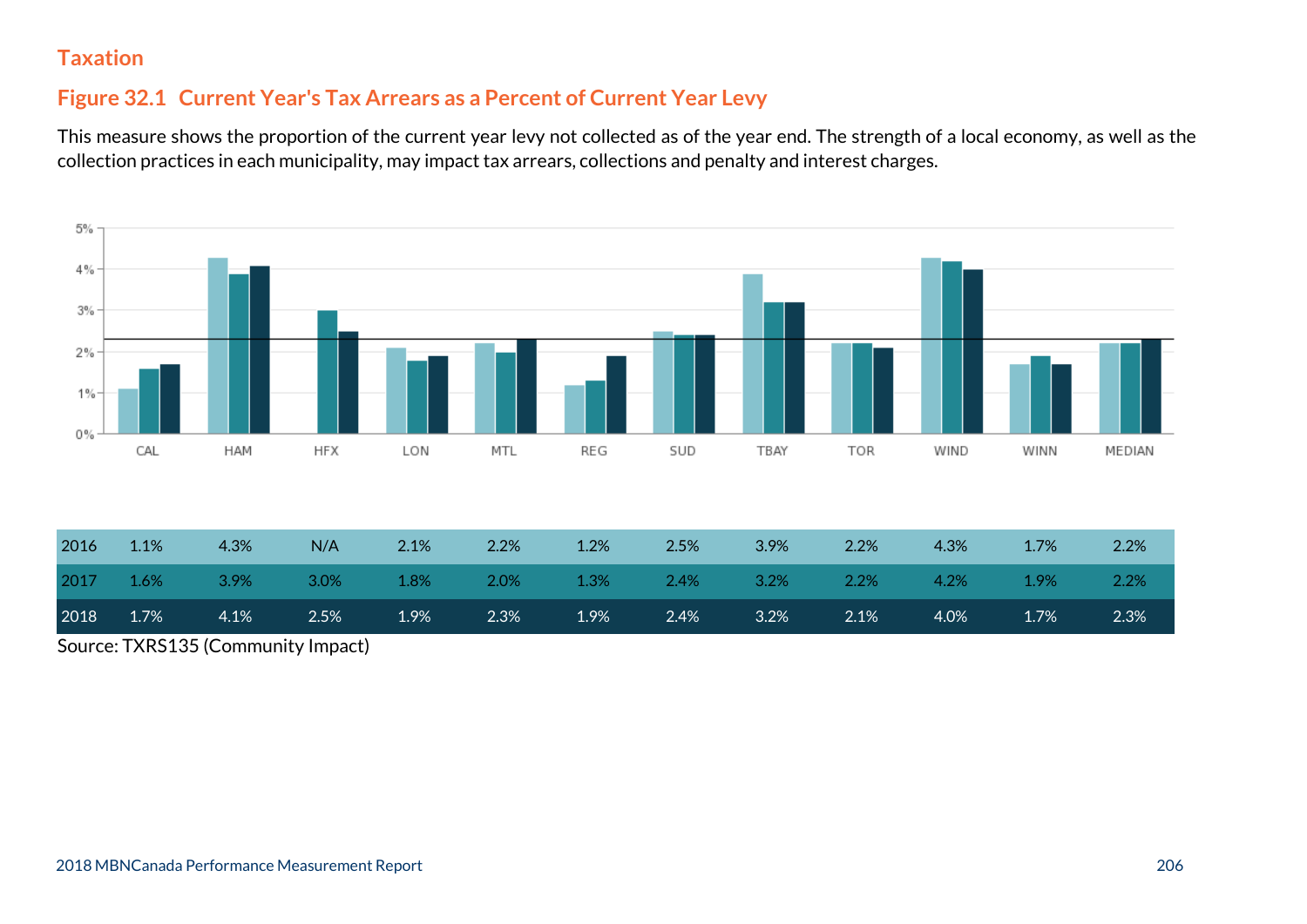#### **Figure 32.2 Percent of Prior Year's Tax Arrears Not Collected in the Current Year as a Percent of the Current Year Levy**

This measure reflects the percentage of prior year's taxes not collected as of the year end. The strength of a local economy, as well as the collection practices in each municipality may impact tax arrears, collections and penalty and interest charges.



Source: TXRS140 (Community Impact)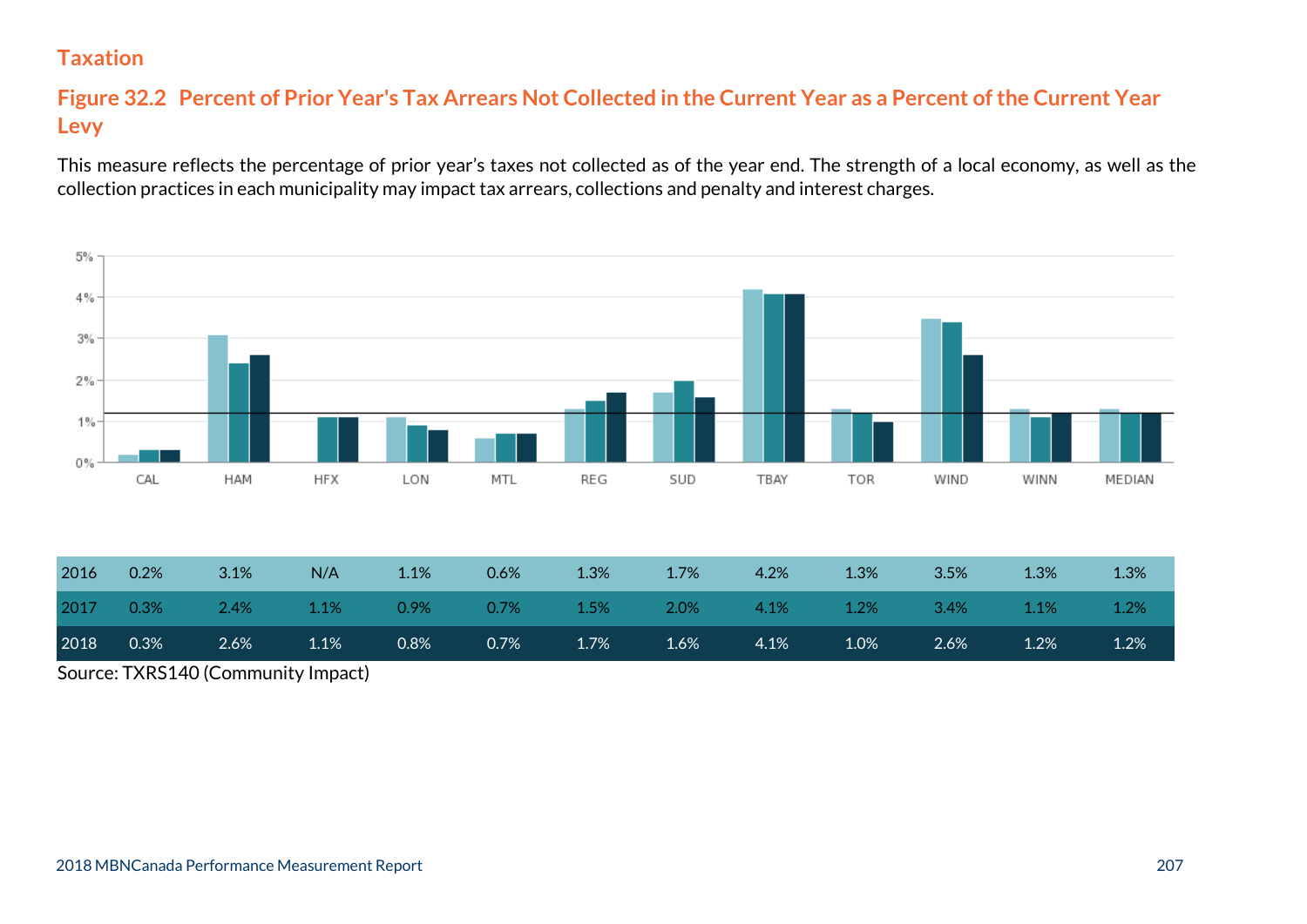#### **Figure 32.3 Percent of Accounts (All Classes) Enrolled in a Pre-Authorized Payment Plan**

The number of installments and/or due dates offered by a municipality may impact the enrollment in pre-authorized payment plans.



| 2018 | 59% | 45% | 13% | 27% | 54% | 47% | 36% | 23% | 42% | 57% | 44% |
|------|-----|-----|-----|-----|-----|-----|-----|-----|-----|-----|-----|
| 2017 | 59% | 44% | 13% | 27% | 54% | 47% | 33% | 24% | 41% | 57% | 43% |
| 2016 | 59% | 44% | N/A | 28% | 49% | 47% | 27% | 24% | 40% | 58% | 44% |

Source: TXRS405 (Customer Service)

Montreal: Does not offer a pre-authorized payment plan to its residents.